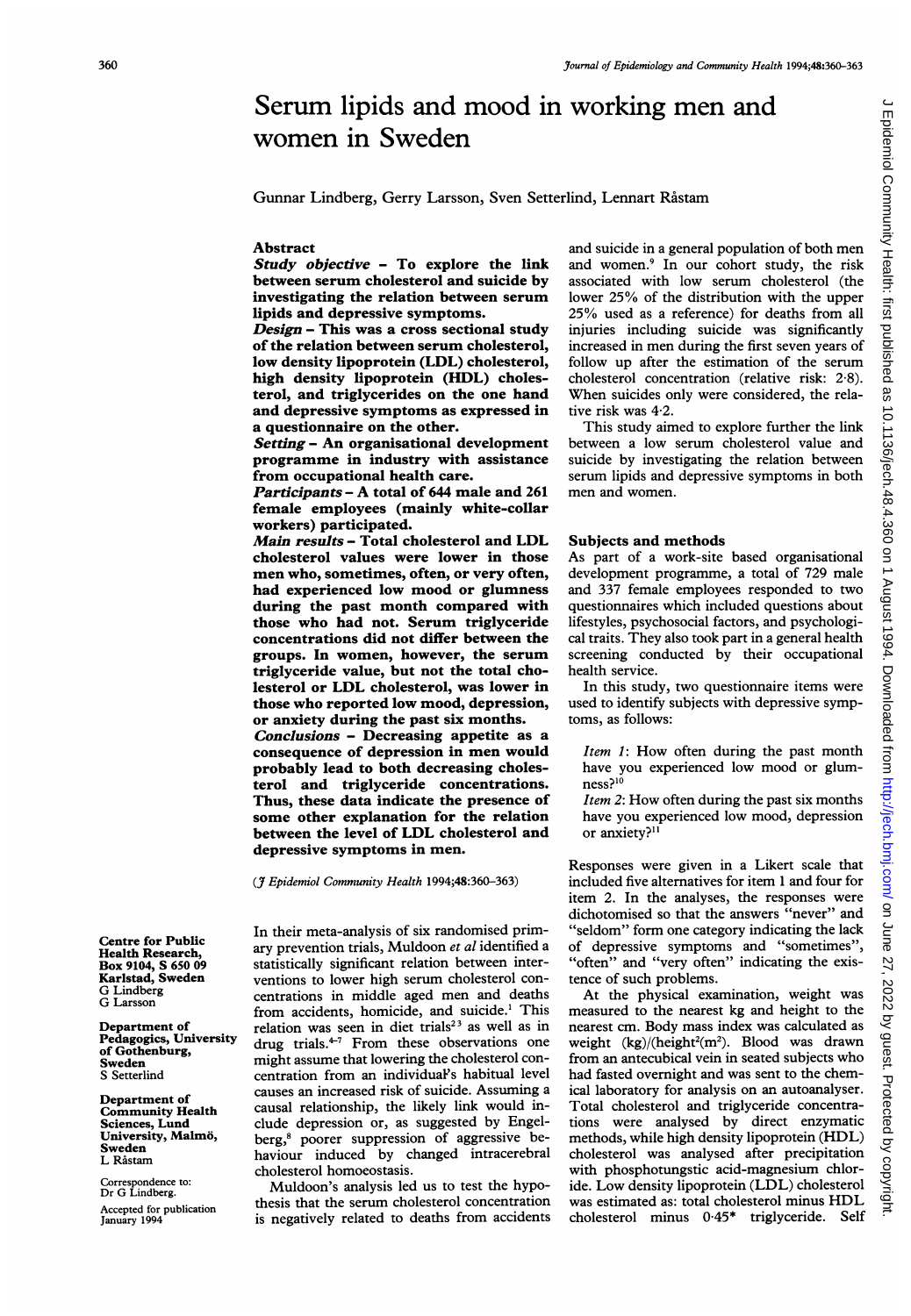reported alcohol consumption (questionnaire) was estimated as grams of 100 per cent alcohol consumed daily.<sup>11</sup> Smoking habits as grams of tobacco consumed daily were also derived from questionnaire items.<sup>11</sup>

## STATISTICAL METHODS

Differences in means between the subgroups of men and women (separated according to their response to questionnaire items about mood) were tested for statistical significance by Student's <sup>t</sup> test after adjustment for age by multiple regression analysis. Logarithmic transformation was used when the distribution of a variable (notably the triglyceride concentration and alcohol consumption) was too skewed to fulfil the assumption of normal distribution. p values for trends in lipid concentrations when all four categories of mood were utilised, were estimated by a non-parametric correlation analysis

Table <sup>1</sup> Characteristics of the 644 men and 251 women who were included in the study

| Variable                                                                                                                                                                         | Men                                              |                                    | <b>W</b> omen                                |                            | p for no                                                    |
|----------------------------------------------------------------------------------------------------------------------------------------------------------------------------------|--------------------------------------------------|------------------------------------|----------------------------------------------|----------------------------|-------------------------------------------------------------|
|                                                                                                                                                                                  | Mean                                             | (SD)                               | Mean                                         | (SD)                       | difference                                                  |
| Age(y)<br>Body mass index $(kg/m2)$                                                                                                                                              | $41-1$<br>25.0                                   | $(10-5)$<br>(2.93)                 | $38 - 4$<br>$23-1$                           | $(11-1)$<br>(3.12)         | 0.001<br>< 0.001                                            |
| Total cholesterol (mmol/l)<br>LDL cholesterol (mmol/l)<br>HDL cholesterol (mmol/l)<br>Triglycerides (mmol/l)<br>Alcohol consumption $(g/day)$<br>Tobacco consumption $(g/day)^*$ | 5.72<br>3.76<br>1.35<br>1.36<br>$1 - 12$<br>0.77 | $(1-12)$<br>(1.00)<br>(0.35)<br>-- | 5.40<br>3.34<br>1.62<br>0.98<br>0.81<br>0.71 | (1.07)<br>(0.97)<br>(0.38) | < 0.001<br>< 0.001<br>< 0.001<br>< 0.001<br>< 0.001<br>0.54 |

\*426 men (66%) and 178 women (61%) were non-smokers.

Table 2 Age adjusted serum lipid concentrations (mmol/l) by self reported low mood or glumness during the past month

|                                                                                              | Never or seldom<br>low mood                   |                                      | Sometime, often, or<br>very often low mood    |                                      | p for no<br>difference         |
|----------------------------------------------------------------------------------------------|-----------------------------------------------|--------------------------------------|-----------------------------------------------|--------------------------------------|--------------------------------|
|                                                                                              | Mean                                          | (SD)                                 | Mean                                          | (SD)                                 |                                |
| Men:<br>Total cholesterol<br>LDL cholesterol<br>HDL cholesterol<br>Ln triglycerides          | $(n = 484)$<br>5.80<br>3.83<br>1.35<br>0.169  | (0.99)<br>(0.91)<br>(0.34)<br>(0.53) | $(n=160)$<br>5.50<br>3.54<br>1.37<br>0.117    | (1.08)<br>(0.91)<br>(0.37)<br>(0.51) | 0.002<br>0.001<br>0.50<br>0.27 |
| Women:<br>Total cholesterol<br>LDL cholesterol<br><b>HDL</b> cholesterol<br>Ln triglycerides | $(n=138)$<br>5.32<br>3.27<br>1.61<br>$-0.140$ | (0.84)<br>(0.79)<br>(0.38)<br>(0.44) | $(n=113)$<br>5.45<br>3.38<br>1.64<br>$-0.173$ | (0.89)<br>(0.85)<br>(0.37)<br>(0.47) | 0.22<br>0.25<br>0.52<br>0.58   |

Table 3 Age adjusted serum lipid concentrations (mmol/l) by self reported low mood, depression, or anxiety during the past six months

|                                                                                       | Never or seldom<br>low mood                      |                                      | Sometime, often, or<br>very often low mood    |                                      | p for no<br>difference       |
|---------------------------------------------------------------------------------------|--------------------------------------------------|--------------------------------------|-----------------------------------------------|--------------------------------------|------------------------------|
|                                                                                       | Mean                                             | (SD)                                 | Mean                                          | (SD)                                 |                              |
| Men:<br>Total cholesterol<br>LDL cholesterol<br>HDL cholesterol<br>Ln triglycerides   | $(n=353)$<br>5.78<br>3.83<br>1.34<br>0.151       | (1.02)<br>(0.92)<br>(0.34)<br>(0.53) | $(n=291)$<br>5.65<br>3.67<br>1.37<br>0.161    | (1.02)<br>(0.89)<br>(0.36)<br>(0.51) | 0.10<br>0.02<br>0.26<br>0.81 |
| Women:<br>Total cholesterol<br>LDL cholesterol<br>HDL cholesterol<br>Ln triglycerides | $(n = 79)$<br>5.50<br>3.39<br>$1-62$<br>$-0.066$ | (0.80)<br>(0.72)<br>(0.37)<br>(0.47) | $(n=172)$<br>5.32<br>3.29<br>1.62<br>$-0.196$ | (0.90)<br>(0.86)<br>(0.38)<br>(0.44) | 0.12<br>0.33<br>0.94<br>0.04 |

(Kendall's tau-b). Relations between serum lipids, age, smoking habits, and alcohol consumption on the one hand and mood on the other were also calculated from a logistic regression model to assess the influence of each independent variable. All tests were two tailed. Statistical significance was assumed at  $p < 0.05$ .

#### Results

A total of <sup>85</sup> men and <sup>86</sup> women were excluded because of incomplete data. Thus, final totals of 644 (88%) men and 251 (74%) women were included in the analyses. The characteristics of the subjects are presented in table 1. The men were on average older than the women and had higher body mass index, total cholesterol, LDL cholesterol, and triglyceride concentrations, but the women had <sup>a</sup> higher HDL cholesterol concentration (table 2).

## MOOD DURING THE PAST MONTH (ITEM 1)

Men who reported depressive symptoms during the past month had lower age adjusted concentrations of both serum total cholesterol  $(5.30 \text{ v } 5.50 \text{ mmol/l}, p = 0.002)$  and LDL cholesterol (3.54 v 3.83 mmol/l,  $p=0.001$ ) compared with men who did not, but this difference was not observed in women (table 2). There were significant trends between mood and total cholesterol ( $p = 0.005$ ) as well as LDL cholesterol ( $p = 0.02$ ). No statistically significant differences were seen for serum HDL cholesterol or triglyceride concentrations.

MOOD DURING THE PAST SIX MONTHS (ITEM 2) Men who reported that they had experienced depressive symptoms or anxiety during the past six months had a lower age adjusted concentration of serum LDL cholesterol (3-67 <sup>v</sup> 3.83 mmol/l,  $p = 0.02$ , p for trend = 0.03) compared with men who did not (table 3). The female, age adjusted serum triglyceride concentration was related to mood, with a lower mean in women who had experienced depressive symptoms or anxiety during the past half year compared with women who had not (table 3). However, the trend was not significant.

## ITEMS <sup>1</sup> AND 2 COMBINED

In total, 146 men stated that they had experienced low mood sometimes, often, or very often during the past month, as well as during the past six months. Their age adjusted total cholesterol and LDL cholesterol values were not significantly different from the concentrations in all 160 men who had experienced low mood during the past month. Nor did the differences in their serum total cholesterol and LDL cholesterol values, compared with <sup>339</sup> men who had never or seldom experienced depressive symptoms during the past month or during the past six months, diverge from the differences when only mood during the past month was taken into consideration  $(0.28 \text{ } v)$ 0.30 mmol/l for total cholesterol and 0.29  $v$ 0-29 mmol/l for LDL cholesterol respectively).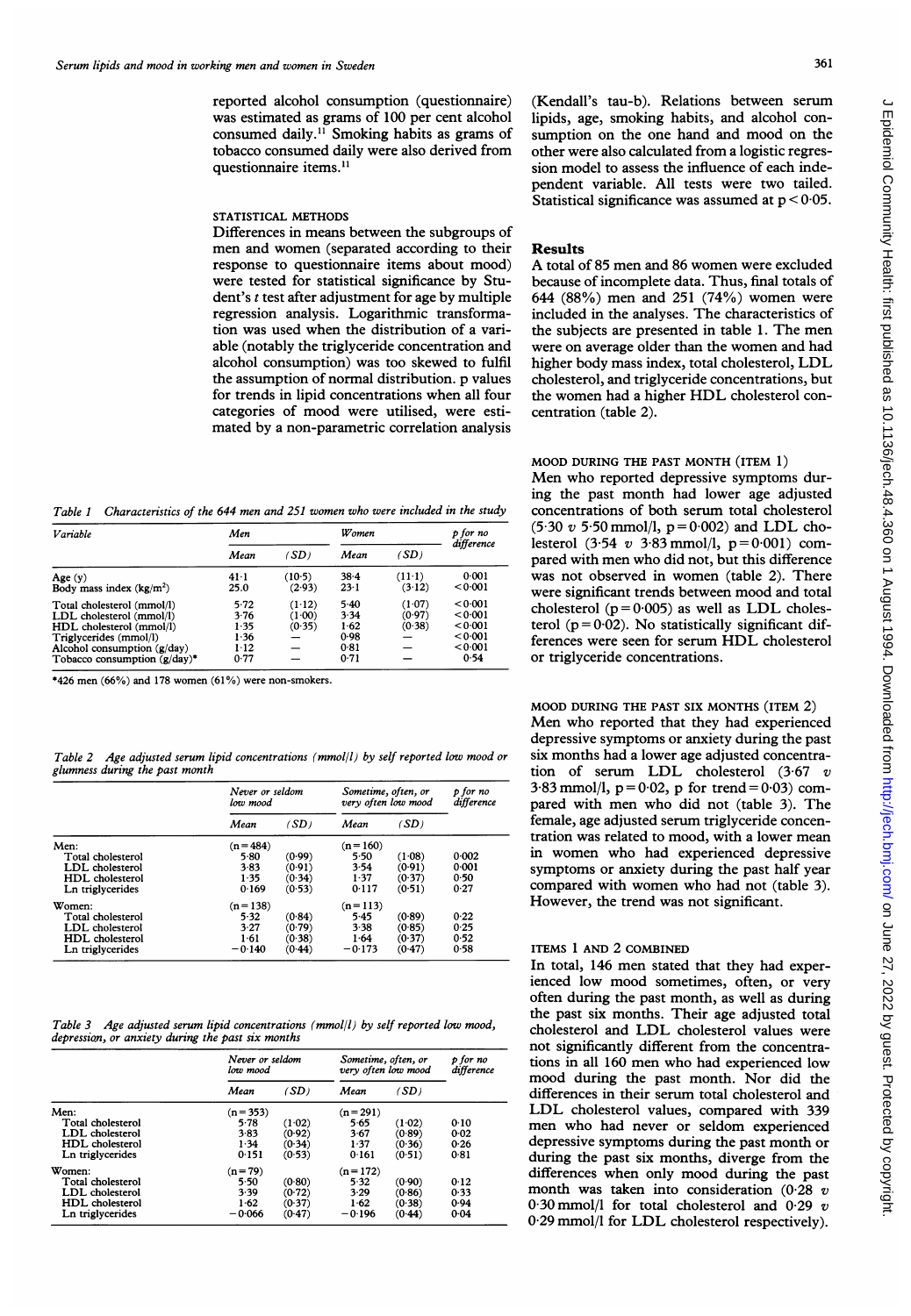### LOGISTIC REGRESSION

Logistic regression was used to test for confounding from body mass index, smoking habits, and alcohol consumption in the above age only adjusted relationships. The results were not changed after this procedure, leaving total cholesterol and LDL cholesterol values in men and triglycerides in women as the only lipid fractions significantly related to mood. The results when mood during the past month was used as the dependent variable and LDL cholesterol entered as independent variable are shown in table 4.

## **Discussion**

In this study we found <sup>a</sup> relation between LDL cholesterol and depressive mood in men but not in women. The results are consistent with our earlier reported higher mortality from suicide in men (but not in women) with a low serum cholesterol concentration.9 In contrast, we found <sup>a</sup> relation between low mood and a low serum triglyceride concentration in women, but this was confined only to depressive symptoms or anxiety during the past six months.

It should be noted that the data for this study were not originally collected to test the hypothesis under consideration. The face validity of the two items on depressive symptoms has therefore to be accepted. In addition, we have to consider how representative the subjects were. They were not drawn from a general population, but instead their selection was based upon employment status. Most were white collar workers, and thus the social span was narrow. On the other hand, this study involved younger subjects than previous ones, and both men and women, enabling us to draw conclusions about values in premenopausal women.

Results published by other authors on this topic are inconsistent. Morgan et al found that depression was three times more common in male Californians aged 70-89 years with a low plasma cholesterol concentration.'2 While they also reported a negative trend between depressive symptom scores and plasma cholesterol concentration in men aged 80-89 years, no such relationship was shown in men younger than 70 years. In neither male nor female French volunteers aged 60-69 years was there any linear

Table <sup>4</sup> Relations between LDL cholesterol and possible confounders with self reported low mood, depression, or anxiety during the past month in 644 men and 251 women calculated by logistic regression analysis

|                                | B-coefficient | D     |
|--------------------------------|---------------|-------|
| Men:                           |               |       |
| LDL cholesterol (mmol/l)       | $-0.3344$     | 0:001 |
| Age $(y)$                      | 0.0072        | 0.47  |
| Body mass index $(kg/m2)$      | 0.0083        | 0.80  |
| Smoking (no/yes)               | $-0.1082$     | 0.28  |
| Ln alcohol consumption $(g/d)$ | $-0.1490$     | 0.15  |
| Women:                         |               |       |
| LDL cholesterol (mmol/l)       | 0.1685        | 0.32  |
| Age(y)                         | $-0.0081$     | 0.57  |
| Body mass index $(kg/m2)$      | 0.0275        | 0.56  |
| Smoking (no/yes)               | $-0.1647$     | 0.26  |
| Ln alcohol consumption $(g/d)$ | 0.1808        | 0.17  |
|                                |               |       |

correlation between serum total cholesterol and self reported symptoms of depression.<sup>13</sup> These symptoms were, however, significantly more common in both men and women who had a cholesterol concentration in the lowest quintile compared with all others. In a Finnish study, Strandberg *et al* failed to show such a relationship in either men or women aged 75-85 years. <sup>14</sup>

From the Whitehall II study cohort of middle aged male and female civil servants, Brunner et al reported no difference in the mean serum cholesterol in subjects with and without minor psychiatric disorders including neurotic depression, anxiety states, and obsessional neurosis.'5 In a study by Benton and Fordy, seven women with a serum cholesterol value below 3 2 mmol/l had significantly high scores for psychiatric problems.'6 However, neither of these two studies aimed specifically to investigate depressive symptoms.

No *a priori* conclusions can be drawn from our data about causal relationships. Decreased appetite and weight loss in depressed subjects may underlie the relationship between low cholesterol and depressive symptoms.'7 It has also been suggested that illness that causes weight loss and depression may be followed by a reduced plasma cholesterol concentration.'7 When the loss of appetite and weight loss causes a decreased cholesterol concentration, however, one would also expect to find a low serum triglyceride value. Thus, it is unlikely that the lower LDL cholesterol levels in depressed men are caused by loss of appetite or weight loss. Furthermore, adjustment for body mass index did not influence the relation between LDL cholesterol and mood in men. Our data also failed to show any influence of alcohol consumption and smoking habits on the relationship between serum lipids and low mood. Thus, excessive drinking or smoking in subjects with low mood are unlikely to explain the findings.

The obvious discrepancies in the relation between cholesterol and mood found when comparing men with women and when comparing postmenopausal women (significant relation)<sup>13</sup> with those in the present study who were mainly premenopausal (no relation), support the suggestion that lowering of the cholesterol concentration is a cause of low mood. Hormonal status may be linked to the intracerebral cholesterol concentration.'8 The consistency of our data and previous publications indicate that the risk is modified by hormonal status with a pattern inverse to that of high cholesterol level as a cause of myocardial infarction. Another possible interpretation could be that mood alterations influence the serum lipid concentrations in one way in men and in older women and in another way in younger women.

The weaker correlation between total cholesterol (and LDL cholesterol) and frequency of low mood during the past six months (item 2), indicates a narrow temporal relation between changes in the cholesterol concentration and changes in mood in men. Decision about causality, however, warrants a prospective study design.